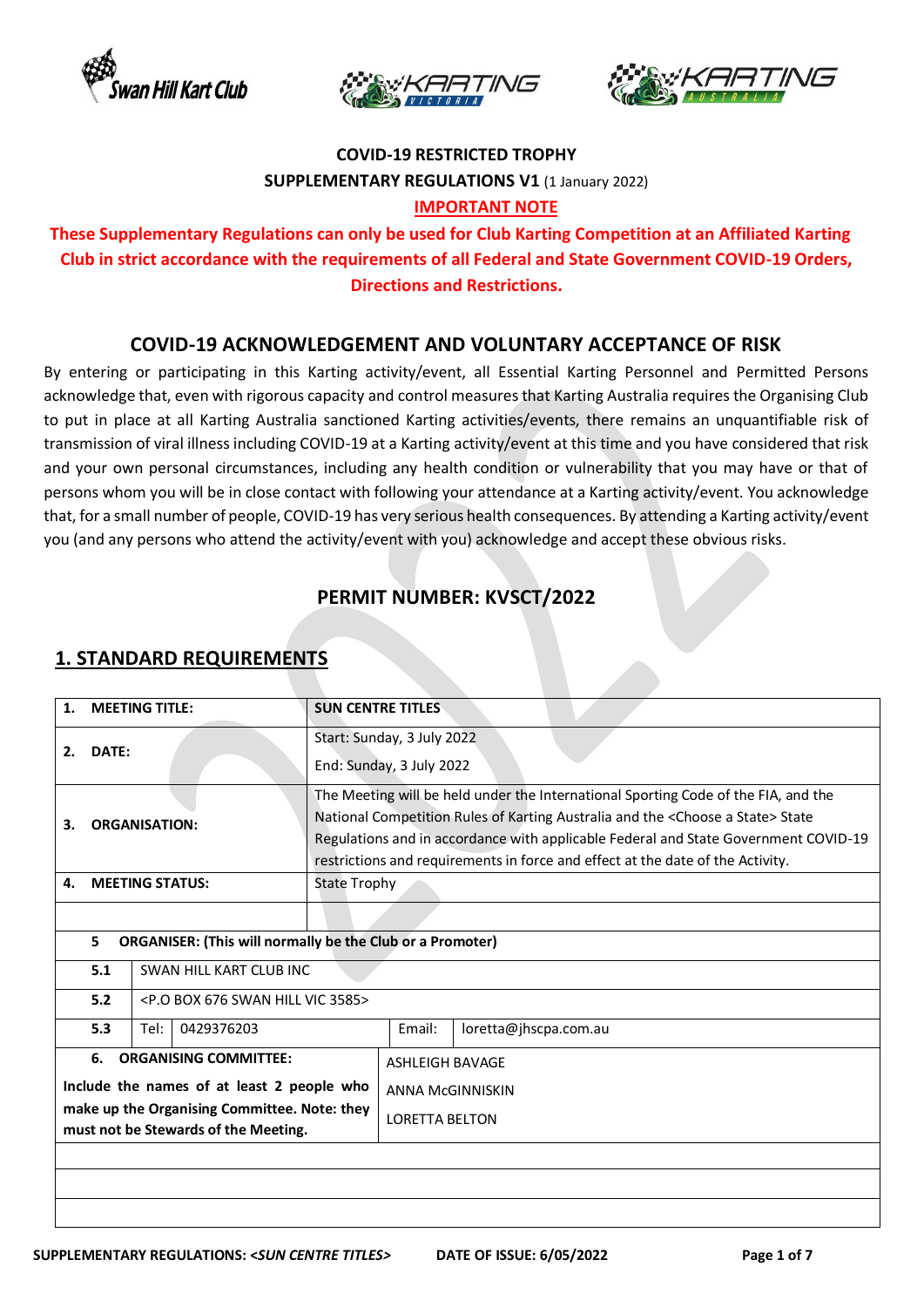

 $\mathsf I$ 





٦

| <b>OFFICIALS OF THE MEETING:</b><br>7.                                            |                                                            |  |  |
|-----------------------------------------------------------------------------------|------------------------------------------------------------|--|--|
| ESSENTIAL OFFICIALS (Ref: General Rules Chapter 7 Rule 4 - "Essential Officials") |                                                            |  |  |
| Stewards of the Meeting:                                                          | Neville Tapscott (Chief Steward) Paul Bell Juli - Ann Koch |  |  |
| (Minimum of 2 Stewards Required for                                               |                                                            |  |  |
| every Meeting)                                                                    |                                                            |  |  |
| Clerk of the Course:                                                              | <b>Trevor Crane</b>                                        |  |  |
| Chief Scrutineer:                                                                 | Gary Heythorpe                                             |  |  |
| Chief Timekeeper:                                                                 | Anna Mc Ginniskin                                          |  |  |
| <b>Emergency and Medical Services:</b>                                            | Colleen Maloney                                            |  |  |
| 8.<br><b>OTHER OFFICIALS</b>                                                      |                                                            |  |  |
| <b>COVIDSafe Officer</b>                                                          | Loretta Belton                                             |  |  |
| <b>Assistant Clerks Of Course:</b>                                                | <b>Tom Hall</b>                                            |  |  |
| Starter                                                                           | Kyle Bell                                                  |  |  |
| <b>Grid Marshal</b>                                                               | <b>Howard McGinniskin</b>                                  |  |  |
| <b>Scales Marshal</b>                                                             | <b>Travis MCNiven</b>                                      |  |  |
| Scrutineers                                                                       | Rob Bennett / Peter Hayes / Brodie Worner                  |  |  |
| Timekeeper                                                                        | Anna McGinniskin                                           |  |  |
| Flag / Lights Marshal                                                             | Shane Domaille                                             |  |  |
| Assistant Time Keeper                                                             | Ashleigh Bavage                                            |  |  |
| Commentator                                                                       | Joe Dorigo                                                 |  |  |
|                                                                                   |                                                            |  |  |
| <b>CIRCUIT DETAILS</b><br>9.                                                      |                                                            |  |  |
| <b>Circuit Name:</b>                                                              | Sun Centre Kart Way                                        |  |  |
| <b>Circuit Address:</b>                                                           | Swan Hill Motorplex - Sea Lake Road SWAN HILL VIC 3585     |  |  |
| <b>Track Length:</b>                                                              | 855 Metres                                                 |  |  |
| <b>Direction Of Racing:</b>                                                       | Clockwise                                                  |  |  |
| <b>Track Density:</b>                                                             | 32                                                         |  |  |
| <b>Notice Board:</b>                                                              | TO SIDE OF OUTGRID UNDER GRID MARSHAL SHELTER              |  |  |
| <b>Stewards Office:</b>                                                           | OPPOSITE MAIN STRAIGHT - NEXT TO RACE SECRETARY OFFICE     |  |  |
| <b>Mechanical Breakdown Lane:</b>                                                 | Will Not be in use at this Meeting.                        |  |  |
| Parc Fermé:                                                                       | INGRID & TO LEFT OF SCALES AREA                            |  |  |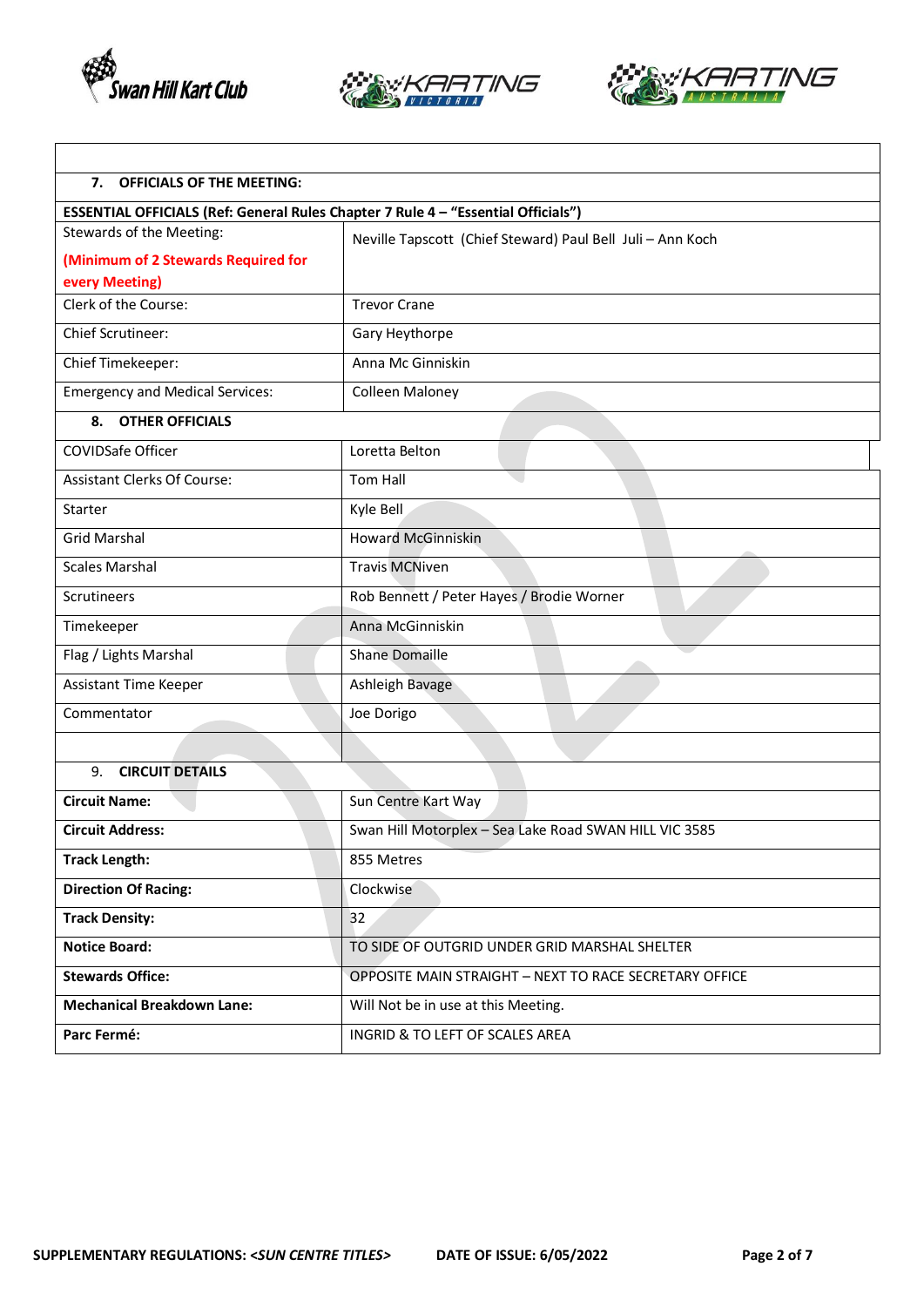





#### **2. ADMINISTRATION**

| 1.                      | The Club must maintain a register of all Essential Karting Personnel and Permitted Persons at the Circuit for the<br>activity.                                                           |                 |                                                                                                                                                                                   |                                                     |                                                                                            |                            |
|-------------------------|------------------------------------------------------------------------------------------------------------------------------------------------------------------------------------------|-----------------|-----------------------------------------------------------------------------------------------------------------------------------------------------------------------------------|-----------------------------------------------------|--------------------------------------------------------------------------------------------|----------------------------|
| 2.                      | Any KA Licence holder is permitted to enter this event. The number of entries in the Event is strictly limited by<br>Government Directions/Orders. Pre-entry for the Event is essential. |                 |                                                                                                                                                                                   |                                                     |                                                                                            |                            |
|                         | There will be NO ENTRIES ACCEPTED ON THE DAY.                                                                                                                                            |                 |                                                                                                                                                                                   |                                                     |                                                                                            |                            |
| 3.                      | The Classes, Age and Weight Divisions listed below are permitted to Compete at this Meeting.<br>Class names as used in the 2022 Australian Karting Manual must be used.                  |                 |                                                                                                                                                                                   |                                                     |                                                                                            |                            |
|                         | <b>COMPULSORY</b><br><b>COMPETITION CLASSES</b>                                                                                                                                          |                 | DIVISION/<br><b>WEIGHT</b>                                                                                                                                                        |                                                     | <b>DISCRETIONARY COMPETITION CLASSES</b>                                                   | DIVISION/<br><b>WEIGHT</b> |
| Cadet 9                 |                                                                                                                                                                                          | Single Division |                                                                                                                                                                                   |                                                     | KA4                                                                                        | Junior Heavy               |
| Cadet 12                |                                                                                                                                                                                          | Single Division |                                                                                                                                                                                   |                                                     | <b>TAG 125 RESTRICTED</b>                                                                  | Senior Light               |
| KA4                     | Junior Light                                                                                                                                                                             |                 |                                                                                                                                                                                   |                                                     | <b>TAG 125 RESTRICTED</b>                                                                  | Senior Medium              |
| KA3                     | Junior                                                                                                                                                                                   |                 |                                                                                                                                                                                   |                                                     | TAG 125 RESTRICTED                                                                         | Senior Heavy               |
| KA3                     | Senior Light                                                                                                                                                                             |                 |                                                                                                                                                                                   |                                                     | Victorian COMBINED*                                                                        | <b>Masters</b>             |
| KA3<br>Senior Medium    |                                                                                                                                                                                          |                 |                                                                                                                                                                                   | *Weight as per 2022<br><b>Vic State Regulations</b> |                                                                                            |                            |
| <b>TaG 125</b><br>Light |                                                                                                                                                                                          |                 |                                                                                                                                                                                   |                                                     |                                                                                            |                            |
| <b>TaG 125</b><br>Heavy |                                                                                                                                                                                          |                 |                                                                                                                                                                                   |                                                     |                                                                                            |                            |
|                         |                                                                                                                                                                                          |                 |                                                                                                                                                                                   |                                                     | Note: Consolidation of Class Rules (Competition Rules - Chapter 1, Rule 9) may be applied. |                            |
| 4.                      | <b>ENTRIES</b>                                                                                                                                                                           |                 |                                                                                                                                                                                   |                                                     |                                                                                            |                            |
| 4.1.                    | <b>Entries Open:</b>                                                                                                                                                                     |                 | <b>UPON APPROVAL IN CMS</b>                                                                                                                                                       |                                                     |                                                                                            |                            |
| 4.2.                    | <b>Pre-Entries Close:</b>                                                                                                                                                                |                 | A Minimum of Five (5) days Prior to the commencement of the event 11.59PM 27/06/2022<br>As per the 2022 Victorian State Regulations, General regulations, Chapter 4 Rule a) ii) 1 |                                                     |                                                                                            |                            |
| 4.3.                    | <b>Entries Close:</b>                                                                                                                                                                    |                 | 11.59PM 27/06/2022                                                                                                                                                                |                                                     |                                                                                            |                            |
|                         |                                                                                                                                                                                          |                 |                                                                                                                                                                                   |                                                     |                                                                                            |                            |

| 5.                 | <b>ENTRY FEE</b>                                                                       |                                          |  |  |  |  |
|--------------------|----------------------------------------------------------------------------------------|------------------------------------------|--|--|--|--|
| 5.1.               | The Entry Fee for each Class at this Meeting including GST and TDF Levy is as follows: |                                          |  |  |  |  |
|                    | <b>Competition Class Name</b>                                                          | <b>Entry Fee</b>                         |  |  |  |  |
| <b>ALL CLASSES</b> |                                                                                        | \$80                                     |  |  |  |  |
|                    |                                                                                        |                                          |  |  |  |  |
| 6.                 | <b>ENTRY PROCEDURE</b>                                                                 |                                          |  |  |  |  |
| 6.1.               | Each Entry for this Meeting may be made using the CMS as follows:                      |                                          |  |  |  |  |
|                    | Log on to your driver information via http://www.karting.net.au/<br>$\bullet$          |                                          |  |  |  |  |
|                    | Click on the licence and entries icon (top centre of the screen)<br>$\bullet$          |                                          |  |  |  |  |
|                    | $\bullet$                                                                              | Click on the "Enter a Race Meeting" icon |  |  |  |  |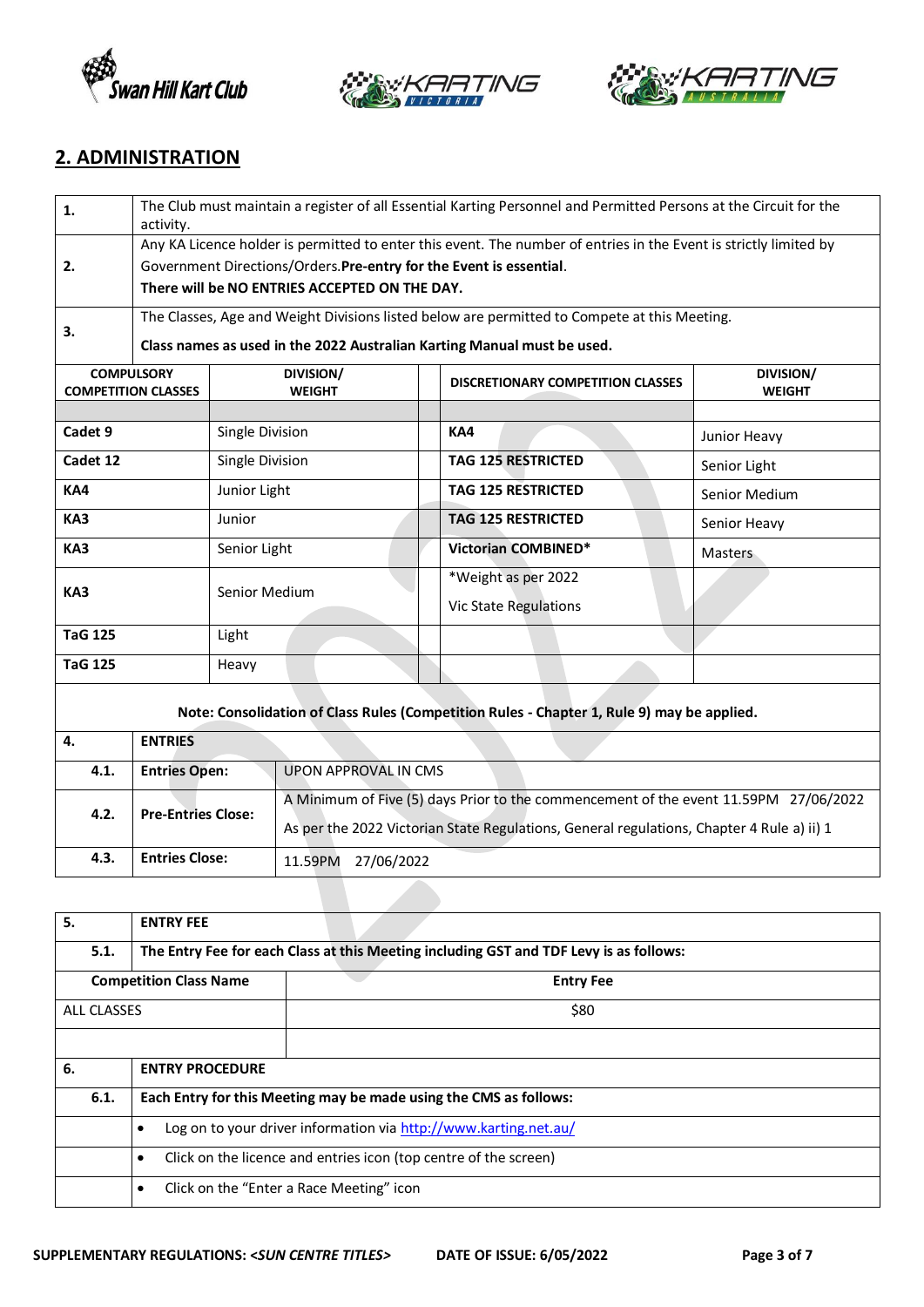





|      | Enter your log on details<br>$\bullet$                                                                                       |  |  |  |  |
|------|------------------------------------------------------------------------------------------------------------------------------|--|--|--|--|
|      | Under 'My Details' functions, choose 'Pre Enter Race Meeting'<br>$\bullet$                                                   |  |  |  |  |
|      | Choose the State in which the Meeting is being held<br>$\bullet$                                                             |  |  |  |  |
|      | Choose the Club who is the Organiser of the Meeting<br>$\bullet$                                                             |  |  |  |  |
| 6.2. | Payment of the Entry Fee can be made as follows:                                                                             |  |  |  |  |
|      | Card Payments can be made via CMS using SecurePay ONLY (Payment of Entry Fee Confirms Entry for Meeting)                     |  |  |  |  |
| 7.   | <b>MINIMUM ENTRIES</b>                                                                                                       |  |  |  |  |
| 7.1. | 5 is the minimum number of pre entries which must be received for each Class and/or Division.                                |  |  |  |  |
|      | If insufficient entries are received for a Class and/or Division to form in its own right, the <b>Compulsory Competition</b> |  |  |  |  |
| 7.2. | Classes will be Consolidated in accordance with Competition Rules - Chapter 1, Rule 9.                                       |  |  |  |  |
|      | Discretionary Competition Classes may be Consolidated in accordance with the Rules or cancelled at the discretion            |  |  |  |  |
|      | of the Organiser and in accordance with the Rules.                                                                           |  |  |  |  |
| 7.3. | If a Class or Division is cancelled, the Entry Fee may be refunded at the discretion of the Organiser and in                 |  |  |  |  |
|      | accordance with the Rules.                                                                                                   |  |  |  |  |

## **3. SPECIFIC COVID-19 RESTRICTION AND MITIGATION REQUIREMENTS**

**COVIDSafe ACTION PLAN** (When required at law) The Club has completed a COVIDSafe Action Plan and submitted it to the relevant State Government Department. All actions identified as being required to be done to create a COVIDSafe Event and Club facility must be carried out prior to and during the Event. **1. PERMITTED AND NON-PERMITTED PERSONS**

|    | 1.1.         | No person who has symptoms consistent with COVID-19 (this includes any fever, respiratory<br>symptoms, shortness of breath, sore throat, cough, lack of smell or fatigue) is permitted to<br>attend the Circuit or participate in the Event.                                                                      |
|----|--------------|-------------------------------------------------------------------------------------------------------------------------------------------------------------------------------------------------------------------------------------------------------------------------------------------------------------------|
|    | 1.2.         | Any person who starts to feel unwell or to exhibit symptoms of COVID-19 during the Event<br>must immediately avoid contact with all persons at the Circuit and<br><b>MUST IMMEDIATELY LEAVE the Circuit.</b>                                                                                                      |
| 2. |              | Note - The number chosen in 2.1 must not exceed the maximum number of people permitted to gather under State<br><b>Public Health Authority Orders/Directions/Regulations.</b><br>SOCIAL DISTANCING AND DENSITY REQUIRMENTS                                                                                        |
|    | 2.1.<br>2.2. | Government prescribed Social Distancing measures must always be observed.                                                                                                                                                                                                                                         |
|    | 2.3.         |                                                                                                                                                                                                                                                                                                                   |
|    | 2.4.         | The use by Permitted Persons of any indoor facilities is strictly limited by the Density Quotient of the room as included<br>in the Club's COVIDSafe Action Plan.                                                                                                                                                 |
|    | 2.5.         | Food service provided at the Event must fully comply with all State Public Health<br>Authority<br>Orders/Directions/Regulations.<br>Hand Hygiene must be available at all food service outlets.<br>Regular cleaning in accordance with the Club's COVIDSafe Action Plan MUST be carried out throughout the Event. |
| 3. |              | <b>Check In Requirements</b>                                                                                                                                                                                                                                                                                      |
|    | 3.1          | All Attendees MUST complete and submit the Karting Australia COVID-19 Declaration, or the compulsory State<br>Government issued QR Code Check-In (delete which is not relevant) upon arrival at the venue if required by the<br><b>State or Federal Government.</b>                                               |
| 4. |              | HYGIENE FACILITIES - TOILET/WASHROOM FACILITIES and HAND SANITISER                                                                                                                                                                                                                                                |

**4.1** The Club is required to provide facilities to ensure general and sensible hygiene practices are maintained.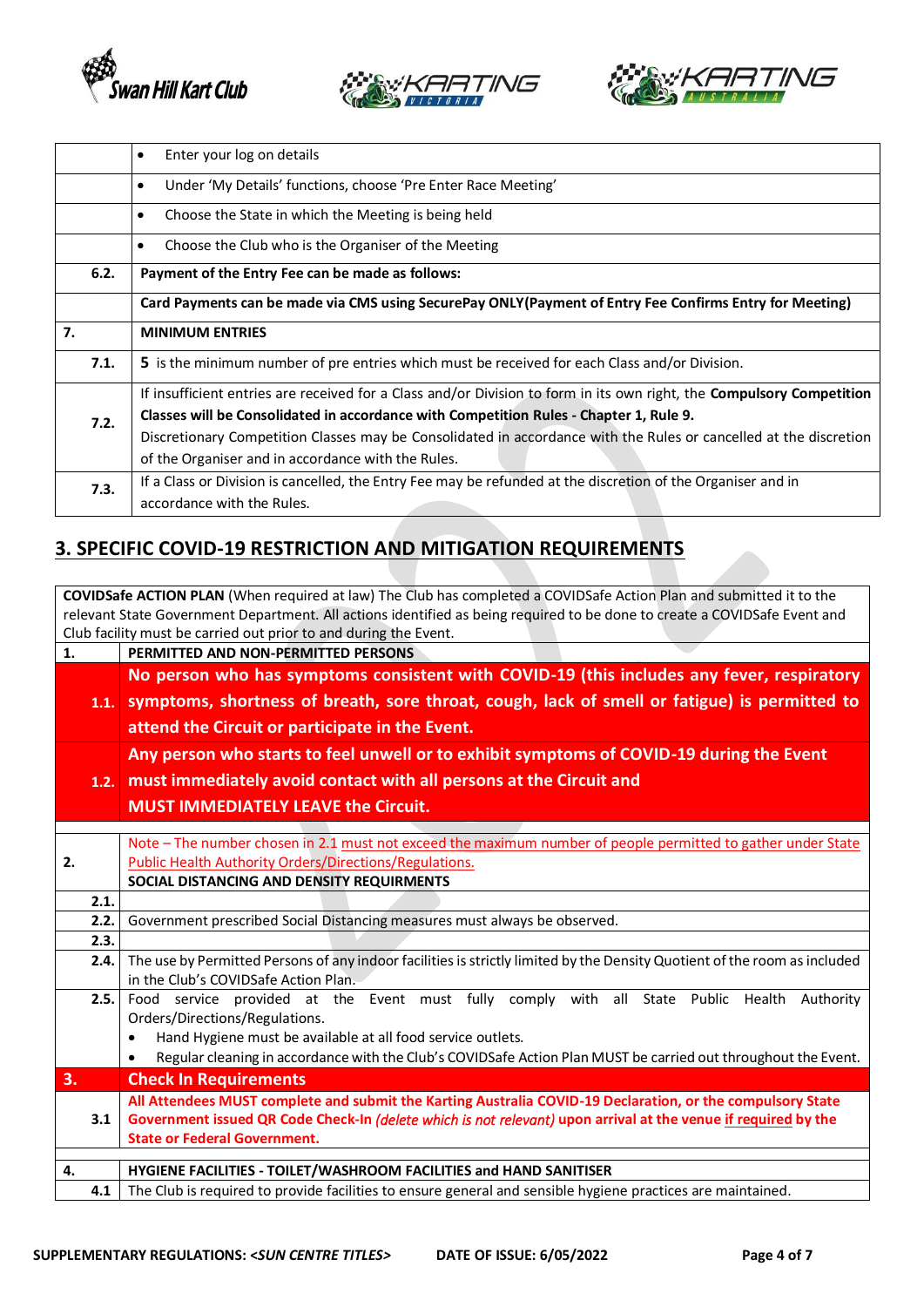





| 4.2 | Toilet and washroom facilities at the Circuit must be open and available for use.                                                                                                                                                                                                                |
|-----|--------------------------------------------------------------------------------------------------------------------------------------------------------------------------------------------------------------------------------------------------------------------------------------------------|
| 4.3 | Washroom facilities must be properly equipped with liquid soap, running water and either air hand driers or paper<br>towels.<br>The toilets and washroom facilities must be cleaned at least once during the day or as otherwise required in<br>accordance with the Club's COVIDSafe Action Plan |
| 4.4 | It is strongly recommended that Essential Karting Personnel and Permitted Persons bring their own supply of hand<br>sanitiser for use in accordance with government recommendations in addition to hand sanitiser that is supplied by<br>the Club.                                               |

## **4. COMPETITION**

| 1.   | <b>FORMAT OF RACING</b>                                                                                                                                                                                        |                                                                                                                                                                                                                                                                                                                                                                                               |                                                |                                                             |         |              |                                                                                       |
|------|----------------------------------------------------------------------------------------------------------------------------------------------------------------------------------------------------------------|-----------------------------------------------------------------------------------------------------------------------------------------------------------------------------------------------------------------------------------------------------------------------------------------------------------------------------------------------------------------------------------------------|------------------------------------------------|-------------------------------------------------------------|---------|--------------|---------------------------------------------------------------------------------------|
| 2.   | Practice                                                                                                                                                                                                       | Social Karting Practice from 9am to 5pm Saturday 2/07/2022 in Class Order                                                                                                                                                                                                                                                                                                                     |                                                |                                                             |         |              |                                                                                       |
| 3.   | Qualifying                                                                                                                                                                                                     | There will be Timed Qualifying at this Event - Sunday 3/07/2022 - TRANSPONDERS MUST BE FITTED<br>There will be one (1) Qualifying session combined with a warm up session of 6 MINUTES                                                                                                                                                                                                        |                                                |                                                             |         |              |                                                                                       |
|      |                                                                                                                                                                                                                |                                                                                                                                                                                                                                                                                                                                                                                               | high/low numbers)                              |                                                             |         |              | The order of Karts on the grid for the commencement of Qualifying must be random - no |
| 4.   | Heats<br>Final<br>Results<br>Points                                                                                                                                                                            | The System of Gridding as follows:<br>Results of Qualifying - Fastest to Slowest - will determine Grid Positions for Heat 1 & 2<br>Using 401 Point System - Accumulated points of Highest to lowest, will determine Grid positions for<br>the 'Final race' - the result is determined by 'Final Only Counts'<br>(DNF = points relevant to number of laps completed / DNS & DSQ = Zero points) |                                                |                                                             |         |              |                                                                                       |
| 5.   | <b>DISTANCES</b>                                                                                                                                                                                               |                                                                                                                                                                                                                                                                                                                                                                                               |                                                |                                                             |         |              |                                                                                       |
|      | Heat 1                                                                                                                                                                                                         |                                                                                                                                                                                                                                                                                                                                                                                               | 10 Laps                                        | Heat 2                                                      | 10 Laps | <b>FINAL</b> | 15 Laps                                                                               |
|      |                                                                                                                                                                                                                |                                                                                                                                                                                                                                                                                                                                                                                               |                                                |                                                             |         |              |                                                                                       |
| 6.   | <b>ACCESS TO CIRCUIT</b>                                                                                                                                                                                       |                                                                                                                                                                                                                                                                                                                                                                                               |                                                |                                                             |         |              |                                                                                       |
| 6.1. | Competitors will be permitted to enter the Circuit from 12 NOON on Friday 1/07/2022                                                                                                                            |                                                                                                                                                                                                                                                                                                                                                                                               |                                                |                                                             |         |              |                                                                                       |
|      |                                                                                                                                                                                                                |                                                                                                                                                                                                                                                                                                                                                                                               |                                                |                                                             |         |              |                                                                                       |
| 7.   | <b>DRIVERS BRIEFING</b>                                                                                                                                                                                        |                                                                                                                                                                                                                                                                                                                                                                                               |                                                |                                                             |         |              |                                                                                       |
| 7.1  | Drivers Briefing notes to All Competitors may be advised in an electronic format OR Via the Public Address<br>System. Any questions should be directed to the Chief Steward prior to the start of Competition. |                                                                                                                                                                                                                                                                                                                                                                                               |                                                |                                                             |         |              |                                                                                       |
|      |                                                                                                                                                                                                                |                                                                                                                                                                                                                                                                                                                                                                                               |                                                |                                                             |         |              |                                                                                       |
| 8.   | SCRUTINEERING RECORD - Compulsory Submission of completed form/record                                                                                                                                          |                                                                                                                                                                                                                                                                                                                                                                                               |                                                |                                                             |         |              |                                                                                       |
| 8.1  | ALL Competitors MUST complete an Electronic Scrutineering Form/Record by 9pm Thursday 30/06/2022<br>http://kartingaustralia.wufoo.com/forms/ka-scrutineering-record-swan-hill/                                 |                                                                                                                                                                                                                                                                                                                                                                                               |                                                |                                                             |         |              |                                                                                       |
| 8.2  | This form will be submitted to the Race Secretary in an electronic format This Form/Record is then available to<br>technical Officials of the Event.                                                           |                                                                                                                                                                                                                                                                                                                                                                                               |                                                |                                                             |         |              |                                                                                       |
|      |                                                                                                                                                                                                                |                                                                                                                                                                                                                                                                                                                                                                                               |                                                | This form/record CONFIRMS competitors race entry            |         |              |                                                                                       |
| 9.   | <b>FUEL</b>                                                                                                                                                                                                    |                                                                                                                                                                                                                                                                                                                                                                                               |                                                |                                                             |         |              |                                                                                       |
| 9.1. |                                                                                                                                                                                                                |                                                                                                                                                                                                                                                                                                                                                                                               |                                                | PULP is the only fuel permitted to be used at this Meeting. |         |              |                                                                                       |
| 9.2. |                                                                                                                                                                                                                |                                                                                                                                                                                                                                                                                                                                                                                               | Control Fuel Will Not be used at this Meeting. |                                                             |         |              |                                                                                       |
|      |                                                                                                                                                                                                                |                                                                                                                                                                                                                                                                                                                                                                                               |                                                |                                                             |         |              |                                                                                       |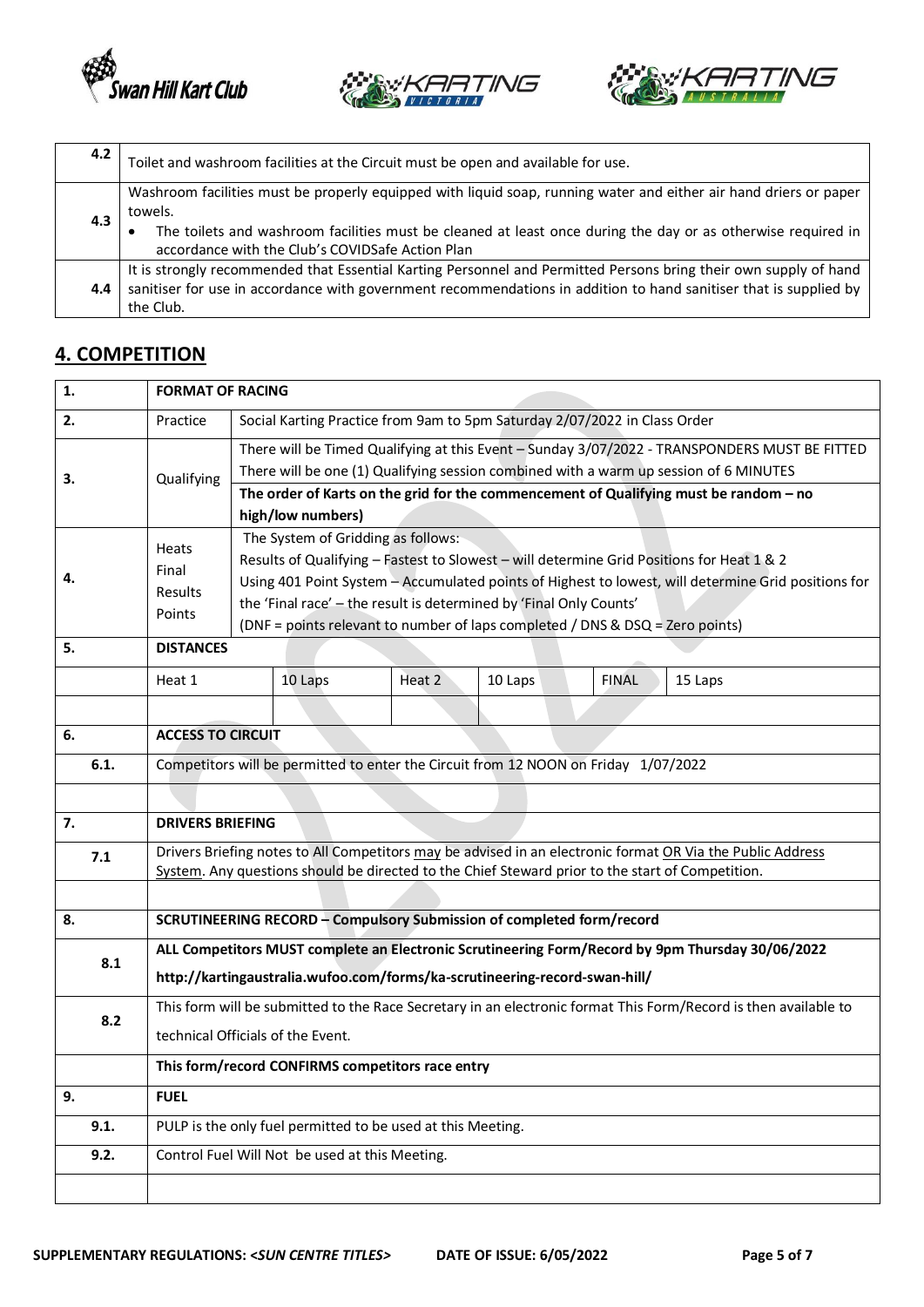





| 10    | <b>TIMETABLE</b>                                    |                                                                                                                 |                                                                                   |  |  |
|-------|-----------------------------------------------------|-----------------------------------------------------------------------------------------------------------------|-----------------------------------------------------------------------------------|--|--|
| 10.1  | <b>SATURDAY 2/07/2022</b>                           |                                                                                                                 |                                                                                   |  |  |
|       | <b>Activity</b><br><b>Time</b>                      |                                                                                                                 |                                                                                   |  |  |
| a)    |                                                     | 6.30am                                                                                                          | <b>Complex Gates Open</b>                                                         |  |  |
| b)    | 9am                                                 |                                                                                                                 | CANTEEN Opens - Catering All Day - EFT available                                  |  |  |
| c)    |                                                     | 9am to 5pm                                                                                                      | Social Karting Practice (Lunch Break 12/12.15 - 12.45/1pm)                        |  |  |
| d)    | 10am to 5pm                                         |                                                                                                                 | Collection of Program & Competitor Engine/Chassis Tags from Race Secretary Office |  |  |
| 10.2  |                                                     | <b>SUNDAY 3/07/2022</b>                                                                                         |                                                                                   |  |  |
| g)    | 7am                                                 |                                                                                                                 | CANTEEN - BREAKFAST / Catering ALL DAY                                            |  |  |
| h)    | 8am                                                 |                                                                                                                 | Drivers Briefing OVER PA                                                          |  |  |
| i)    | 8.15am                                              |                                                                                                                 | Qualifying / Warm Up session                                                      |  |  |
| k)    | End of Qualifying                                   |                                                                                                                 | Racing                                                                            |  |  |
| j)    | <b>Completion of Racing</b><br><b>PRESENTATIONS</b> |                                                                                                                 |                                                                                   |  |  |
| 10.   | <b>TROPHIES &amp; PRIZES</b>                        |                                                                                                                 |                                                                                   |  |  |
|       |                                                     | Trophies for this meeting will be awarded to the $1^{st}/2^{nd}/3^{rd}$ - placegetters in each Class / Division |                                                                                   |  |  |
| 10.1. | a)                                                  | The Winner of the event will be the Driver who wins the Final - "Final Only Counts"                             |                                                                                   |  |  |
|       |                                                     | (401 Point Score System will be used - DNF points = Determined by Number of Laps Completed                      |                                                                                   |  |  |
|       |                                                     | DNS & DSQ Points = Zero points)                                                                                 |                                                                                   |  |  |

# **5. CIRCUIT SPECIFIC REQUIREMENTS**

| 1.                                                                                                              | <b>PADDOCK ALLOCATION</b>                                                                                    |
|-----------------------------------------------------------------------------------------------------------------|--------------------------------------------------------------------------------------------------------------|
|                                                                                                                 | Paddock allocation Will Not occur for the Meeting                                                            |
| 2.                                                                                                              | <b>MEDICAL SERVICES</b>                                                                                      |
| 2.1.                                                                                                            | Any Medical assistance that is required outside of the operating hours when Kart's are not on the Race Track |
|                                                                                                                 | please contact 000. The address to give to the Emergency Services is:                                        |
|                                                                                                                 | "Your Specific Location" SWAN HILL KART CLUB IS LOCATED WITHIN THE SWAN HILL MOTORPLEX                       |
|                                                                                                                 | 10kms WEST OF SWAN HILL ON THE SEA LAKE - SWAN HILL ROAD                                                     |
|                                                                                                                 | ENTER COMPLEX VIA THE CENTRAL ACCESS ROAD                                                                    |
|                                                                                                                 | ENTER KART CLUB PREMISES VIA SIGNED GATE ON THE LEFT BEFORE THE MAIN GATE                                    |
| 3.                                                                                                              | <b>KART RETRIEVAL</b>                                                                                        |
| 3.1.                                                                                                            | Pit Crew with trolleys will not be given access to the Circuit during Qualifying and Racing.                 |
| 3.2.                                                                                                            | Retrieval of Karts is at the discretion of the Clerk of the Course                                           |
| Pit Crew must only enter the Circuit when permitted by the Grid Marshal and then only if wearing a HIGH<br>3.3. |                                                                                                              |
|                                                                                                                 | VISIBILITY SAFETY VEST on the upper torso.                                                                   |
| 3.4.                                                                                                            | Karts can be retrieved via <lnsert be="" can="" details="" karts="" of="" retrieved="" where=""></lnsert>    |
|                                                                                                                 |                                                                                                              |
| 4                                                                                                               | <b>ADDITIONAL VENUE REQUIREMENTS</b>                                                                         |